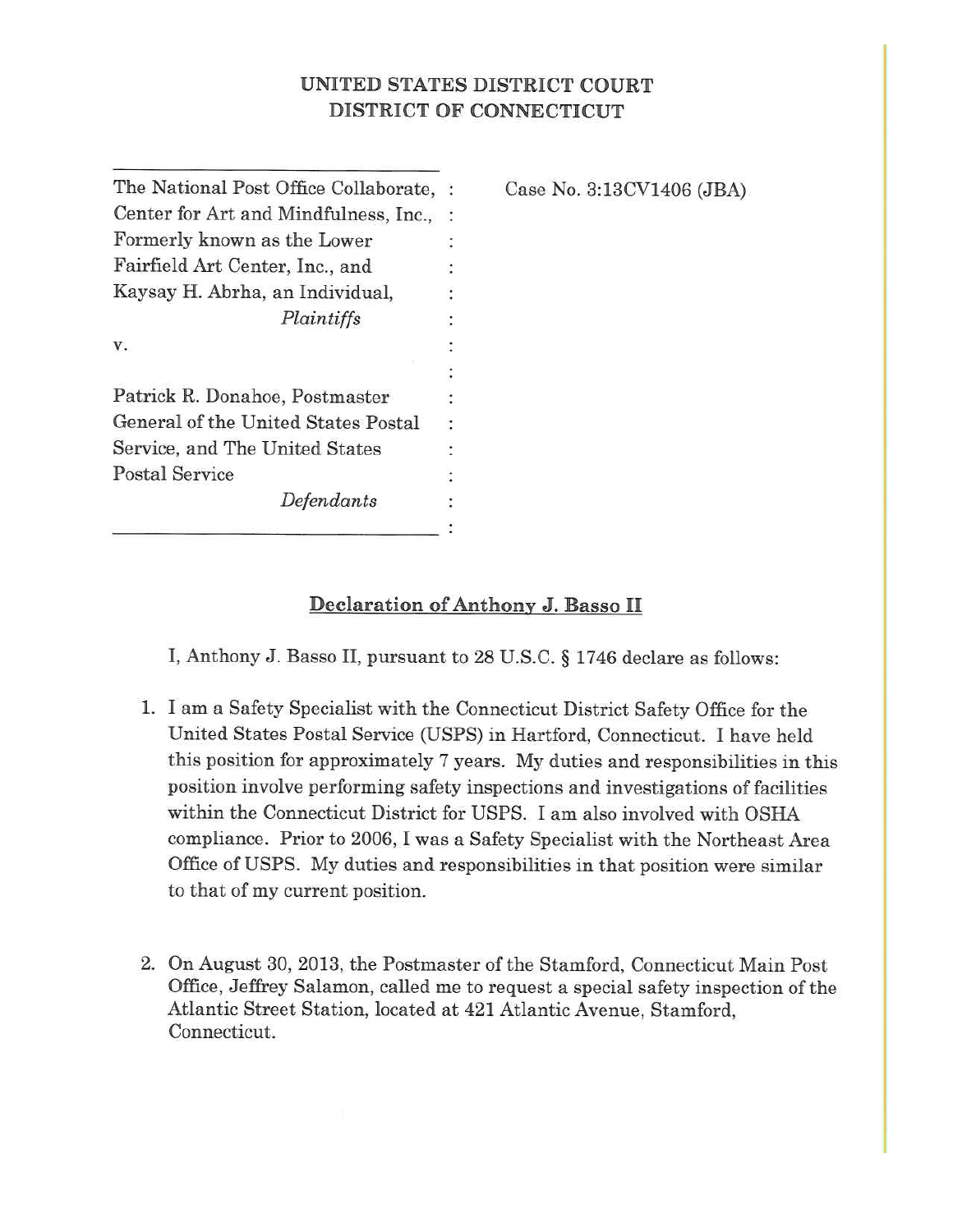3. On September 4, 2013, I completed an inspection of the Atlantic Street Station. I completed a written report, which is attached as Exhibit A, and I took many pictures, which are also attached. As shown in the pictures, the conditions at the Atlantic Street Station were deplorable. There were many potential risks to the safety and health of the employees, including lead paint, plaster falling off the walls, no hot running water, and mold and mildew smell throughout the facility. I submitted my report to Jeffrey Salamon; Roger Twerion, Manager of Safety for the Connecticut Valley District, of the United States Postal Service; Theresa Bruso, Manager of Human Resources for the Connecticut Valley District: Tatiana Roy, Manager of Marketing for the Connecticut Valley District; and Charlotte Parrish. Facilities Environmental Specialist. It is my understanding that based on the deplorable conditions and the potential risks to safety and health of the employees at the Atlantic Street Station, the USPS moved out of the Atlantic Street Station on Friday, September 20, 2013.

I declare under penalty of perjury of the laws of the United States that the above statements are true.

Dated: 10/10/13

<u>I Suai F</u>

Anthony J. Basso II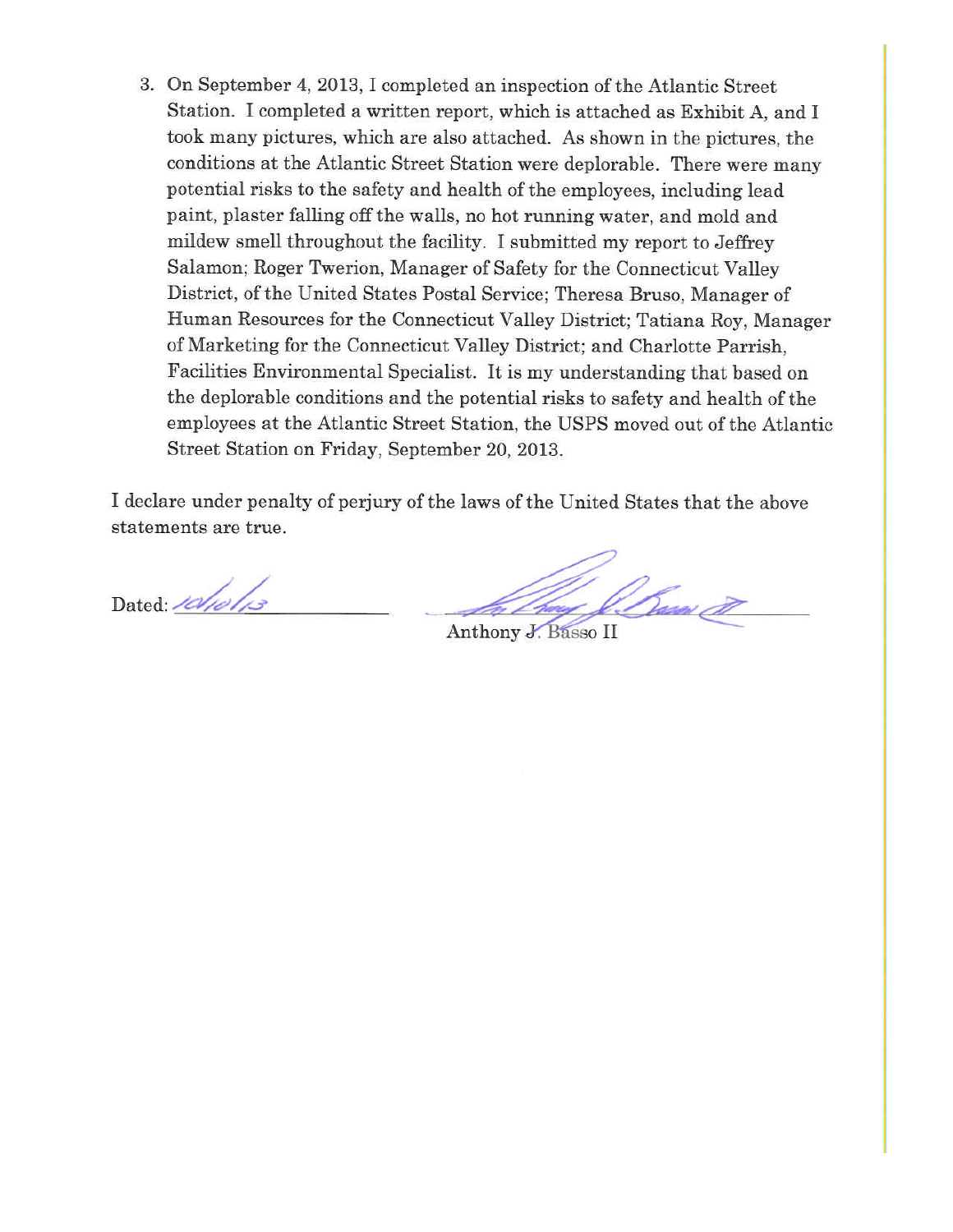Post Office Inspection of 421 Atlantic St, Stamford, CT September 4 2013

# **Outside of building**

- PVC outer storm window is breaking away from the window frame
- Window wooden frame is dry rotting and flaking lead paint on the south side of the building
- South side sidewalk is deteriorating and uneven. (Possible slip trip fall issue)
- South side main entry way granite stairs cracked and sinking slightly.
- North side main entry way railing by granite stairs is broken.

## **Front Entry Way into PO**

- Flag Pole base in front of post office is rusting out
- Customer Entry way on eastern side of building wooden center door is dry rotting and flaking paint. Hole is visible on the bottom half of the wooden door. Door inoperative
- Customer Entry way on eastern side right metal door is not properly secured to jam. Framing is coming off door way. Door inoperative.

## **Indoor Customer Lobby**

- Inside Customer entry way, eastern side above wooden center door ceiling plaster is crumbling away where the wall meets with the ceiling.
- Junction box mounted on floor near the center wooden door, possible trip hazard to customers.
- Photo Eye electrical junction box face plate missing above customer entry way door. Electrical wires exposed but protected by height.
- Wall mounted Mail deposit boxes are pulling away from the wall. Deposit boxes not secured properly.

#### **Break Room**

- $\bullet$  Lead Paint is chipping off walls
- Fire alarm wire not properly enclosed in conduit wire casing.
- $\bullet$  Facility has no warm water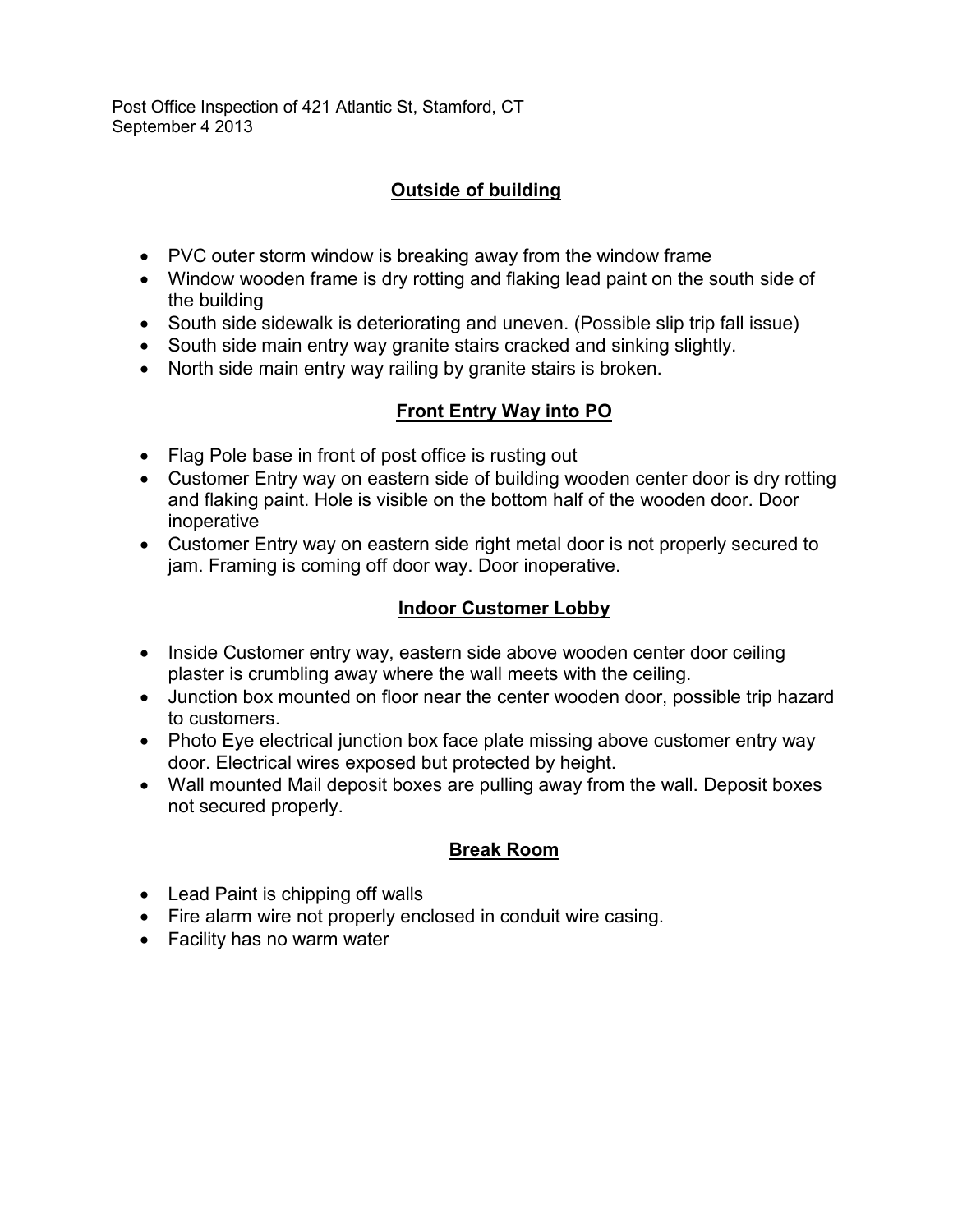# **Loading Dock Area Outside**

- The center of the dock area, junction box is open with exposed wire.
- Hole in overhang of roof ( possible birds nest)
- Conduit casing cut not capped or removed on north side of once old outer shed connecting to building.
- Retaining wall crumbling by the north side of building near employee stair way.
- Completely rotted wood floor on north side of old shed staging area by swing doors.
- South side Railing by employee stair way has crumbled and no longer anchored.
- Under side of Concrete overhang for loading and unloading concrete is breaking apart from structure.
- Dock wooden roof is rotting away and paint is flacking off. Water intrusion into electrical box also.
- Above, electrical face plate missing by support beam 2 in the center of the dock.
- Wooden plank edge is pulling away from center of dock.
- Romex wiring improperly encased in cement by south side employee stairs.

#### **Vestibule for Dock Area**

• Plaster is crumbling off indoor ceiling on north left corner of vestibule.

#### **Workroom Floor**

- Plywood floor deteriorating from normal wear and tear of equipment moving over floor.
- Hole in ceiling with overhead tarp catching water and plaster from falling to the floor
- Ceiling tiles missing and stained throughout the facility
- Northwest back room wood floor and asbestos tiles are warping from water intrusion from roof coming down wall. Plaster is crumbling off roof in this room also. Wire mesh is used to catch falling plaster.
- Asbestos Floor tiles warped and wood flooring is rotting around nonfunctioning AC unit #6
- Electrical knockout is open on functioning outlet by southwest corner of building by drainpipe.
- Blocked electrical panels on workroom floor
- All emergency lighting is not working
- Monthly and yearly fire inspections are not being done
- Emergency phone number missing